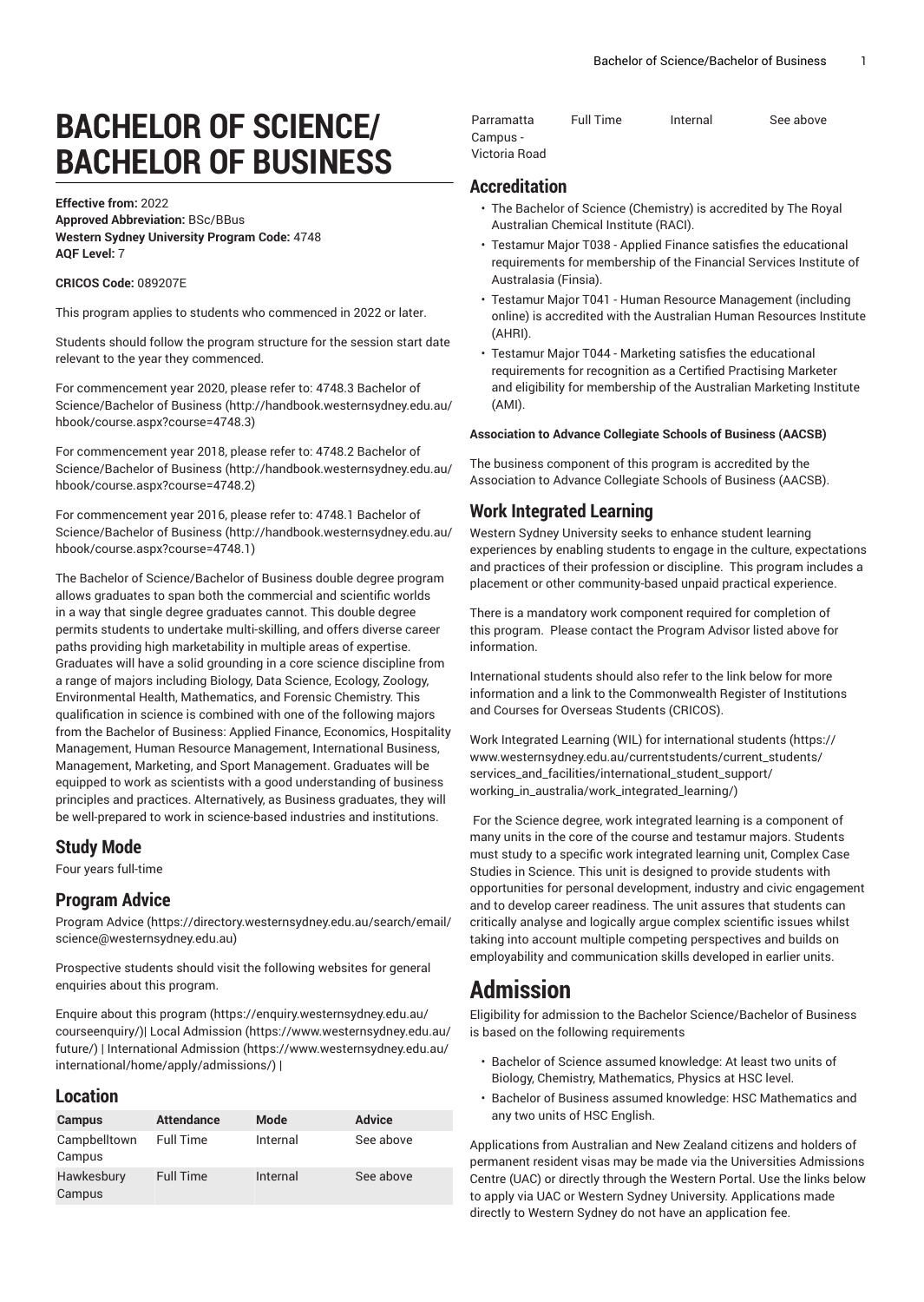### <http://www.uac.edu.au/> <https://westernsydney.uac.edu.au/ws/>

Applicants who have undertaken studies overseas may have to provide proof of proficiency in English. Local applicants who are applying through the Universities Admissions Centre (UAC) will find details of minimum English proficiency requirements and acceptable proof on the UAC website. Local applicants applying directly to the University should also use the information provided on the UAC website.

International students currently completing an Australian Year 12 in or outside Australia, an International Baccalaureate in Australia or a New Zealand National Certificate of Educational Achievement (NCEA) level 3 must apply via UAC International.

#### <http://www.uac.edu.au/>

All other International applicants must apply directly to the University via the International Office.

International students applying to the University through the International Office can find details of minimum English proficiency requirements and acceptable proof on their website.

[International Office \(http://www.westernsydney.edu.au/international/\)](http://www.westernsydney.edu.au/international/)

Overseas qualifications must be deemed by the Australian Education International - National Office of Overseas Skills Recognition (AEI-NOOSR) to be equivalent to Australian qualifications in order to be considered by UAC and Western Sydney University.

# **Program Structure**

Qualification for this award requires the successful completion of 320 credit points as prescribed in the structure below.

Students who complete this award will graduate with a Bachelor of Science with the selected testamur major, and a Bachelor of Business.

Students should note that core subjects will be allocated based on the Testamur Major chosen and as indicated in the relevant testamur major sequence.

To complete some of the components within this program, students may be required to travel between Western Sydney University campuses in order to complete their subjects.

# **Science Component**

Students should note that core subjects will be allocated based on the Testamur Major chosen and as indicated in the relevant testamur major sequence.

|                                                     | Subject                               | Title                                                        | Credit<br><b>Points</b> |
|-----------------------------------------------------|---------------------------------------|--------------------------------------------------------------|-------------------------|
|                                                     | <b>Bachelor of Science core units</b> |                                                              |                         |
|                                                     |                                       | Students are required to complete the following two Subjects |                         |
|                                                     | <b>CHEM 1008</b>                      | <b>Introductory Chemistry</b>                                | 10                      |
|                                                     | <b>NATS 1019</b>                      | Scientific Literacy                                          | 10                      |
|                                                     |                                       | Foundation (depending on testamur major selected):           |                         |
|                                                     | Select two of the following:          |                                                              | 20                      |
|                                                     | <b>BIOS 1012</b>                      | Cell Biology                                                 |                         |
|                                                     | BIOS 1001                             | <b>Biodiversity</b>                                          |                         |
|                                                     |                                       | CHEM 1012 Essential Chemistry                                |                         |
| Mathematics (depending on testamur major selected): |                                       |                                                              |                         |
| Select one of the following:                        |                                       | 10                                                           |                         |
|                                                     | MATH 1026                             | <b>Quantitative Thinking</b>                                 |                         |
|                                                     | MATH 1014                             | Mathematics 1A                                               |                         |

| MATH 1003                    | <b>Biometry</b>                                                  |                 |
|------------------------------|------------------------------------------------------------------|-----------------|
|                              | Analytical Science (depending on testamur major selected):       |                 |
| Select one of the following: |                                                                  | 10              |
| <b>MATH 2001</b>             | <b>Advanced Calculus</b>                                         |                 |
| <b>BIOS 2042</b>             | Biochemistry                                                     |                 |
| <b>NATS 2019</b>             | <b>Forensic and Environmental Analysis</b>                       |                 |
| <b>NATS 2042</b>             | Science Research Methods                                         |                 |
| <b>CHEM 2001</b>             | <b>Analytical Chemistry</b>                                      |                 |
| <b>PUBH 2010</b>             | Epidemiology                                                     |                 |
|                              | Work Integrated Learning (depending on testamur major selected): |                 |
| Select one of the following: |                                                                  | 10 <sup>°</sup> |
| <b>NATS 3044</b>             | Complex Case Studies in Science                                  |                 |
| <b>NATS 3045</b>             | Work Internship for Science Professionals                        |                 |
| Health                       | NATS 3045 is only available to students in T076 Environmental    |                 |
|                              |                                                                  |                 |

|                              | Core Capstone (depending on testamur major selected): |                                      |    |  |
|------------------------------|-------------------------------------------------------|--------------------------------------|----|--|
| Select one of the following: |                                                       |                                      | 10 |  |
|                              | <b>NATS 3027</b>                                      | <b>Laboratory Quality Management</b> |    |  |
|                              | <b>NATS 3015</b>                                      | Field Project 1                      |    |  |
|                              | <b>BIOS 3012</b>                                      | <b>Conservation Biology</b>          |    |  |
|                              | <b>NATS 3040</b>                                      | <b>Topics in Medical Science</b>     |    |  |

# **Bachelor of Science Testamur Majors**

Students must choose one of the following testamur majors:

Agrifood, [Testamur](https://hbook.westernsydney.edu.au/majors-minors/agrifood-ug-testamur-major/) Major [\(https://hbook.westernsydney.edu.au/](https://hbook.westernsydney.edu.au/majors-minors/agrifood-ug-testamur-major/) [majors-minors/agrifood-ug-testamur-major/\)](https://hbook.westernsydney.edu.au/majors-minors/agrifood-ug-testamur-major/)

Animal Science, [Testamur](https://hbook.westernsydney.edu.au/majors-minors/animal-science-ug-testamur-major/) Major ([https://](https://hbook.westernsydney.edu.au/majors-minors/animal-science-ug-testamur-major/)

[hbook.westernsydney.edu.au/majors-minors/animal-science-ug](https://hbook.westernsydney.edu.au/majors-minors/animal-science-ug-testamur-major/)[testamur-major/](https://hbook.westernsydney.edu.au/majors-minors/animal-science-ug-testamur-major/))

Applied Physics, [Testamur](https://hbook.westernsydney.edu.au/majors-minors/applied-physics-ug-testamur-major/) Major ([https://](https://hbook.westernsydney.edu.au/majors-minors/applied-physics-ug-testamur-major/)

[hbook.westernsydney.edu.au/majors-minors/applied-physics-ug](https://hbook.westernsydney.edu.au/majors-minors/applied-physics-ug-testamur-major/)[testamur-major/](https://hbook.westernsydney.edu.au/majors-minors/applied-physics-ug-testamur-major/))

Biology, [Testamur](https://hbook.westernsydney.edu.au/majors-minors/biology-ug-testamur-major/) Major [\(https://hbook.westernsydney.edu.au/majors](https://hbook.westernsydney.edu.au/majors-minors/biology-ug-testamur-major/)[minors/biology-ug-testamur-major/](https://hbook.westernsydney.edu.au/majors-minors/biology-ug-testamur-major/))

[Chemistry,](https://hbook.westernsydney.edu.au/majors-minors/chemistry-ug-testamur-major/) Testamur Major [\(https://hbook.westernsydney.edu.au/](https://hbook.westernsydney.edu.au/majors-minors/chemistry-ug-testamur-major/) [majors-minors/chemistry-ug-testamur-major/\)](https://hbook.westernsydney.edu.au/majors-minors/chemistry-ug-testamur-major/)

[Innovative](https://hbook.westernsydney.edu.au/majors-minors/innovative-foods-ug-testamur-major/) Foods, Testamur Major ([https://](https://hbook.westernsydney.edu.au/majors-minors/innovative-foods-ug-testamur-major/) [hbook.westernsydney.edu.au/majors-minors/innovative-foods-ug](https://hbook.westernsydney.edu.au/majors-minors/innovative-foods-ug-testamur-major/)[testamur-major/](https://hbook.westernsydney.edu.au/majors-minors/innovative-foods-ug-testamur-major/))

Sustainable [Environmental](https://hbook.westernsydney.edu.au/majors-minors/sustainable-environmental-futures-ug-testamur-major/) Futures, Testamur Major [\(https://](https://hbook.westernsydney.edu.au/majors-minors/sustainable-environmental-futures-ug-testamur-major/) [hbook.westernsydney.edu.au/majors-minors/sustainable](https://hbook.westernsydney.edu.au/majors-minors/sustainable-environmental-futures-ug-testamur-major/)[environmental-futures-ug-testamur-major/\)](https://hbook.westernsydney.edu.au/majors-minors/sustainable-environmental-futures-ug-testamur-major/)

Zoology, [Testamur](https://hbook.westernsydney.edu.au/majors-minors/zoology-ug-testamur-major/) Major ([https://hbook.westernsydney.edu.au/](https://hbook.westernsydney.edu.au/majors-minors/zoology-ug-testamur-major/) [majors-minors/zoology-ug-testamur-major/](https://hbook.westernsydney.edu.au/majors-minors/zoology-ug-testamur-major/))

Please note that not all Testamur Majors are available at all campuses.

# **Business Component**

Core Subjects (compulsory 40 credit points)

The four compulsory core subjects that provide students with essential business knowledge are:

| <b>Subject</b>   | Title                                    | <b>Credit</b><br><b>Points</b> |
|------------------|------------------------------------------|--------------------------------|
| <b>LAWS 1001</b> | Enterprise Law                           | 10                             |
| <b>BUSM 1010</b> | <b>Financing Enterprises</b>             | 10                             |
| <b>BUSM 1006</b> | <b>Enterprise Innovation and Markets</b> | 10                             |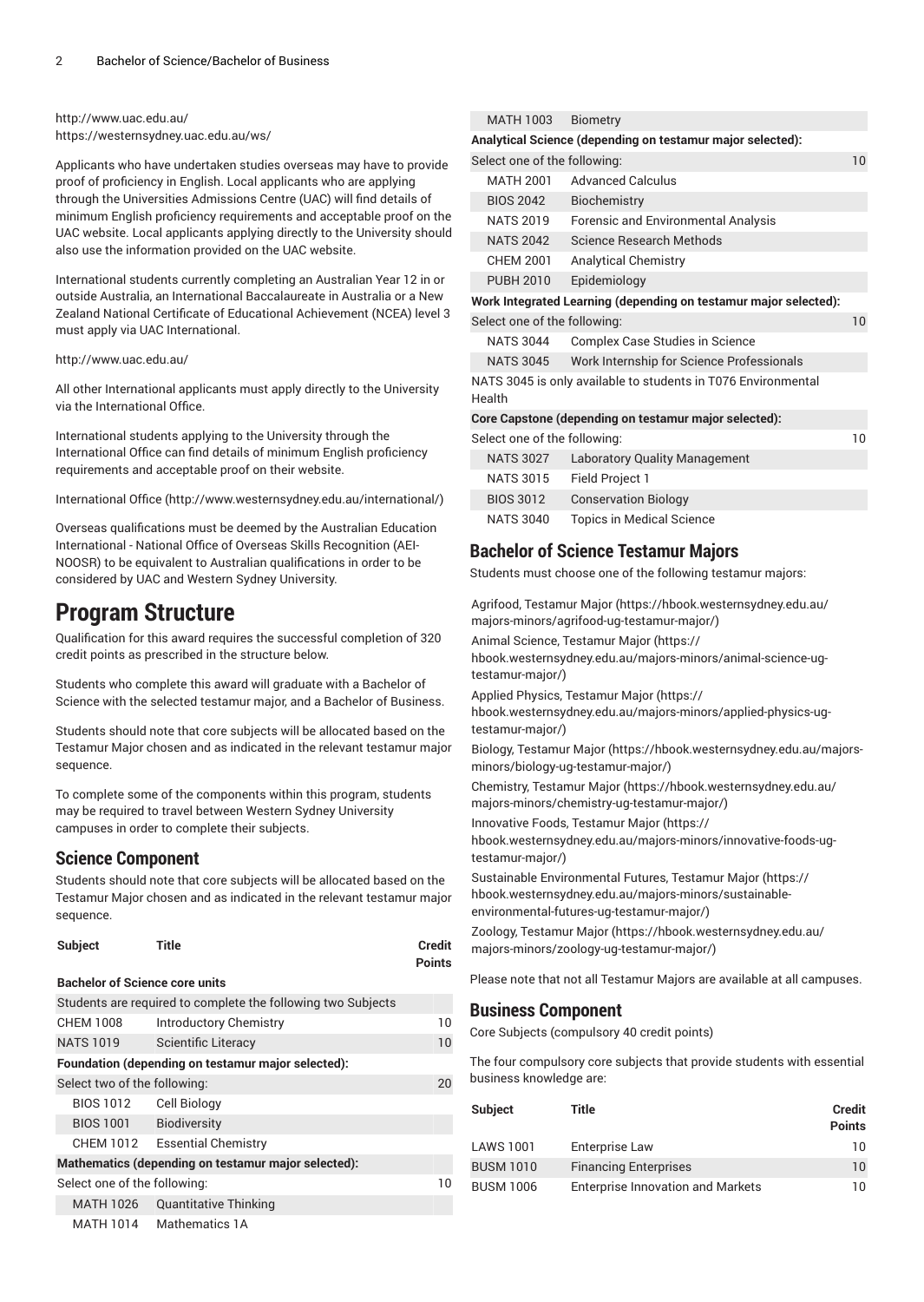| <b>BUSM 1008</b>           | <b>Enterprise Leadership</b> |  |
|----------------------------|------------------------------|--|
| <b>Total Credit Points</b> |                              |  |

Professional Subjects (choose 40 credit points)

The professional subjects provide a focus on careers. Students are required to complete one subject from each of the four key focus areas: numeracy, career planning, innovation, and enterprise engagement, a total of 40 credit points. Students are advised to choose subjects that will support careers in one of three areas:

- Money (for majors in Applied Finance, Economics),
- Markets (for majors in Hospitality Management, International Business, Marketing, and Sport Management),
- Management (for majors in Human Resource Management, and Management).

The professional subjects that are recommended for each of the Bachelor of Business testamur majors are specified in the majors.

Majors (choose 80 credit points from one primary Business major. These are testamur majors)

Students are required to complete eight major core subjects from one of the following primary Business majors.

#### **Majors for Careers in Money**

Applied Finance, [Testamur](https://hbook.westernsydney.edu.au/majors-minors/applied-finance-ug-testamur-major/) Major ([https://](https://hbook.westernsydney.edu.au/majors-minors/applied-finance-ug-testamur-major/) [hbook.westernsydney.edu.au/majors-minors/applied-finance-ug](https://hbook.westernsydney.edu.au/majors-minors/applied-finance-ug-testamur-major/)[testamur-major/\)](https://hbook.westernsydney.edu.au/majors-minors/applied-finance-ug-testamur-major/)

[Economics,](https://hbook.westernsydney.edu.au/majors-minors/economics-ug-testamur-major/) Testamur Major ([https://hbook.westernsydney.edu.au/](https://hbook.westernsydney.edu.au/majors-minors/economics-ug-testamur-major/) [majors-minors/economics-ug-testamur-major/](https://hbook.westernsydney.edu.au/majors-minors/economics-ug-testamur-major/))

#### **Majors for Careers in Markets**

[International](https://hbook.westernsydney.edu.au/majors-minors/international-business-ug-testamur-major/) Business, Testamur Major ([https://](https://hbook.westernsydney.edu.au/majors-minors/international-business-ug-testamur-major/)

[hbook.westernsydney.edu.au/majors-minors/international-business](https://hbook.westernsydney.edu.au/majors-minors/international-business-ug-testamur-major/)[ug-testamur-major/](https://hbook.westernsydney.edu.au/majors-minors/international-business-ug-testamur-major/))

[Marketing,](https://hbook.westernsydney.edu.au/majors-minors/marketing-ug-testamur-major/) Testamur Major [\(https://hbook.westernsydney.edu.au/](https://hbook.westernsydney.edu.au/majors-minors/marketing-ug-testamur-major/) [majors-minors/marketing-ug-testamur-major/\)](https://hbook.westernsydney.edu.au/majors-minors/marketing-ug-testamur-major/)

Sport [Management,](https://hbook.westernsydney.edu.au/majors-minors/sport-management-ug-testamur-major/) Testamur Major [\(https://](https://hbook.westernsydney.edu.au/majors-minors/sport-management-ug-testamur-major/) [hbook.westernsydney.edu.au/majors-minors/sport-management-ug](https://hbook.westernsydney.edu.au/majors-minors/sport-management-ug-testamur-major/)[testamur-major/\)](https://hbook.westernsydney.edu.au/majors-minors/sport-management-ug-testamur-major/)

#### **Majors for Careers in Management**

Human Resource [Management,](https://hbook.westernsydney.edu.au/majors-minors/human-resource-management-ug-testamur-major/) Testamur Major ([https://](https://hbook.westernsydney.edu.au/majors-minors/human-resource-management-ug-testamur-major/) [hbook.westernsydney.edu.au/majors-minors/human-resource](https://hbook.westernsydney.edu.au/majors-minors/human-resource-management-ug-testamur-major/)[management-ug-testamur-major/\)](https://hbook.westernsydney.edu.au/majors-minors/human-resource-management-ug-testamur-major/)

[Management,](https://hbook.westernsydney.edu.au/majors-minors/management-ug-pg-testamur-major/) Testamur Major ([https://hbook.westernsydney.edu.au/](https://hbook.westernsydney.edu.au/majors-minors/management-ug-pg-testamur-major/) [majors-minors/management-ug-pg-testamur-major/\)](https://hbook.westernsydney.edu.au/majors-minors/management-ug-pg-testamur-major/)

#### **Majors for Careers in Business Analytics**

Business [Analytics,](https://hbook.westernsydney.edu.au/majors-minors/business-analytics-ug-testamur-major/) Testamur Major [\(https://](https://hbook.westernsydney.edu.au/majors-minors/business-analytics-ug-testamur-major/) [hbook.westernsydney.edu.au/majors-minors/business-analytics-ug](https://hbook.westernsydney.edu.au/majors-minors/business-analytics-ug-testamur-major/)[testamur-major/\)](https://hbook.westernsydney.edu.au/majors-minors/business-analytics-ug-testamur-major/)

# **Recommended Sequence**

Use the links to each Bachelor of Business Major to see the Core, Professional and Major subjects required. Students should follow the recommended sequence below and not the recommended sequence listed under each Bachelor of Business Major.

This progression pattern is highly recommended. Students' progress through both degrees at the same pace, completing two subjects in each degree in each semester. Graduation after three years with

either degree will be possible only if a student makes this decision at or before the end of Year 2 and amends their progression pattern as prescribed by an Academic Program Advisor.

To complete some of the components within this program, students may be required to travel between Western Sydney University campuses in order to complete their subjects.

Students choosing the Applied Physics testamur major should consult the Academic Program Advisor for advice regarding unit sequences.

| <b>Full-time start-year intake</b>  |                                                                 |                                |
|-------------------------------------|-----------------------------------------------------------------|--------------------------------|
| Course                              | Title                                                           | <b>Credit</b><br><b>Points</b> |
| Year 1                              |                                                                 |                                |
| Autumn session                      |                                                                 |                                |
| Select B Bus core subject 1         |                                                                 | 10                             |
| Select B Bus core subject 2         |                                                                 | 10                             |
| <b>BIOS 1001</b>                    | <b>Biodiversity</b>                                             | 10                             |
| <b>CHEM 1008</b>                    | <b>Introductory Chemistry</b>                                   | 10                             |
|                                     | <b>Credit Points</b>                                            | 40                             |
| <b>Spring session</b>               |                                                                 |                                |
| Select B Bus core subject 3         |                                                                 | 10                             |
| Select B Bus core subject 4         |                                                                 | 10                             |
| testamur major selected)            | Select one core Science Mathematics subject (depending on       | 10                             |
| <b>MATH 1026</b>                    | <b>Quantitative Thinking</b>                                    |                                |
| <b>MATH 1014</b>                    | <b>Mathematics 1A</b>                                           |                                |
| MATH 1003                           | Biometry                                                        |                                |
| testamur major selected)            | Select one core Science Foundation subject (depending on        | 10                             |
| <b>BIOS 1012</b>                    | Cell Biology                                                    |                                |
| <b>CHEM 1005</b>                    | <b>Essential Chemistry 2</b>                                    |                                |
|                                     | <b>Credit Points</b>                                            | 40                             |
| Year <sub>2</sub>                   |                                                                 |                                |
| Autumn session                      |                                                                 |                                |
| Select B Bus professional subject 1 |                                                                 | 10                             |
| Select B Bus major subject 1        |                                                                 | 10                             |
|                                     | Select two core Science subjects comprising:                    |                                |
| selected)                           | One Analytical Science subject (depending on testamur major     | 10                             |
| <b>MATH 2001</b>                    | <b>Advanced Calculus</b>                                        |                                |
| <b>BIOS 2042</b>                    | Biochemistry                                                    |                                |
| <b>NATS 2019</b>                    | <b>Forensic and Environmental Analysis</b>                      |                                |
| <b>NATS 2042</b>                    | Science Research Methods                                        |                                |
| <b>CHEM 2001</b>                    | <b>Analytical Chemistry</b>                                     |                                |
| <b>PUBH 2010</b>                    | Epidemiology                                                    |                                |
| Select the following:               |                                                                 |                                |
| <b>NATS 1019</b>                    | Scientific Literacy                                             | 10                             |
|                                     | <b>Credit Points</b>                                            | 40                             |
| <b>Spring session</b>               |                                                                 |                                |
|                                     | Select B Bus professional subject 2                             | 10                             |
| Select B Bus major subject 2        |                                                                 | 10                             |
| following:                          | Select one core Science Work Integrated learning subject of the | 10                             |
| <b>NATS 3045</b>                    | Work Internship for Science Professionals                       |                                |
| <b>NATS 3044</b>                    | Complex Case Studies in Science                                 |                                |